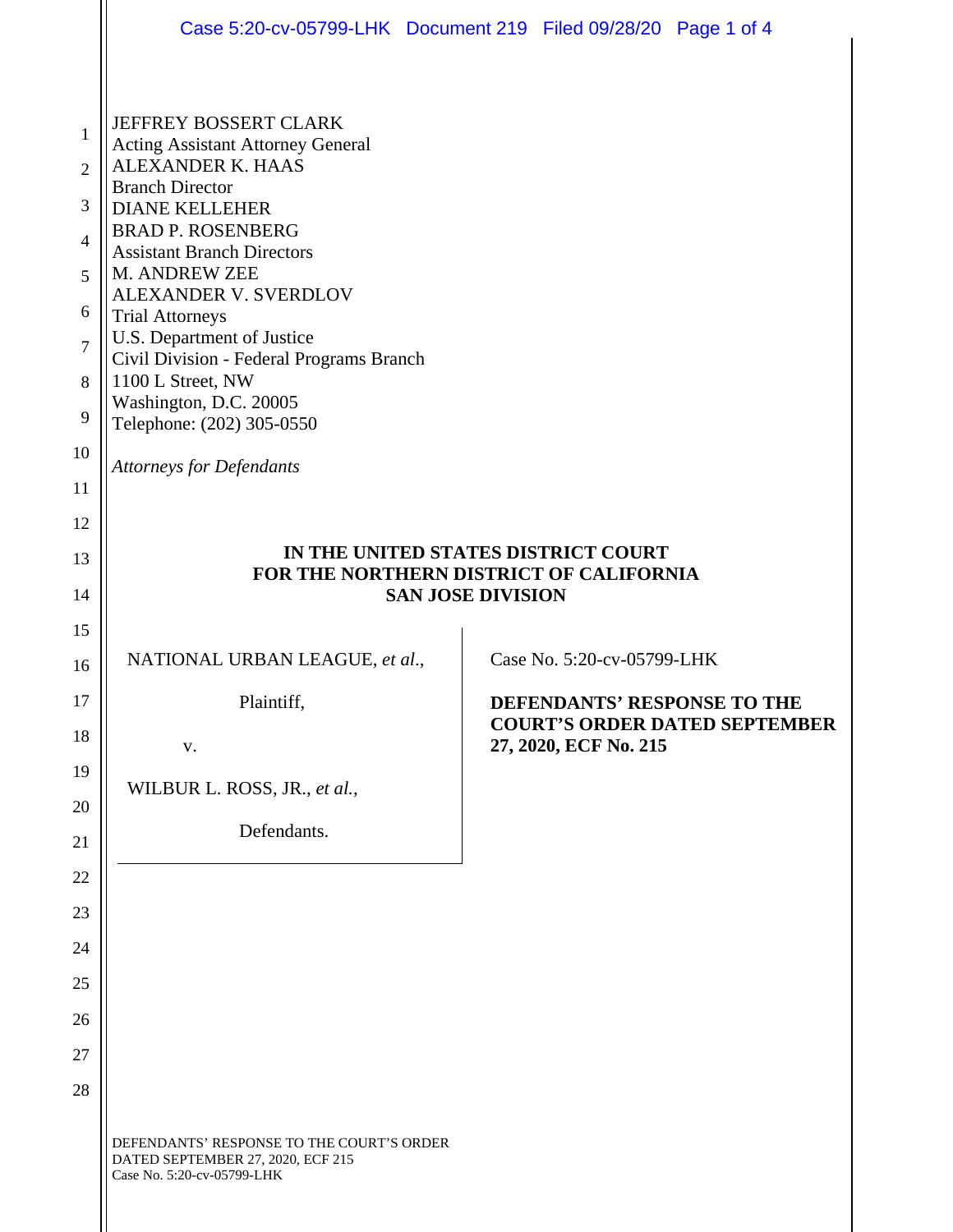Defendants respectfully submit this response to the Court's Order dated September 27, 2020, ECF No. 215, to address the allegations submitted to the Court, ECF No. 214.

As detailed in the attached declaration of James T. Christy, Assistant Director for Field Operations in the Census Bureau, the Census Bureau's field operations have been proceeding under the procedures the Bureau announced following the entry of the Court's September 5, 2020, Temporary Restraining Order, ECF No. 84. Christy Decl. ¶ 2; *see also* ECF No. 86 at 10-11 (laying out field guidance). Following the issuance of the Court's September 24, 2020 Preliminary Injunction Order, ECF No. 208, Mr. Christy transmitted "an email to all managers working on field operations at Headquarters and in the regions" apprising those staff of their obligations under the Order, and stating that enumeration would continue. Christy Decl. ¶ 3.

Upon receipt of the Court's Order dated September 27, 2020, and the appended screenshots of communications apparently received by some enumerators in a Texas area census office, ECF No. 214, Mr. Christy undertook an investigation into whether, and why, such communications could have been transmitted. *Id*. ¶¶ 5-7. Mr. Christy determined that the message at issue was transmitted before the supervisor in the particular office received the guidance Mr. Christy sent on September 25, 2020. *Id.*  $\P$  6-7. Mr. Christy communicated with the supervisor, and confirmed that the supervisor had subsequently clarified the appropriate procedures for staff to follow in light of the Court's PI Order. *Id*. ¶ 7. As Mr. Christy explains, "[t]he information reflected in the communication referenced by the Court is not part of any instruction I have transmitted to the field, and not consistent with my understanding of what field offices should be doing." *Id*. ¶ 5.

Defendants remain in the process of determining what, if any, additional operational guidance may be provided to field offices following the Court's PI Order.

DEFENDANTS' RESPONSE TO THE COURT'S ORDER DATED SEPTEMBER 27, 2020, ECF 215 Case No. 5:20-cv-05799-LHK

1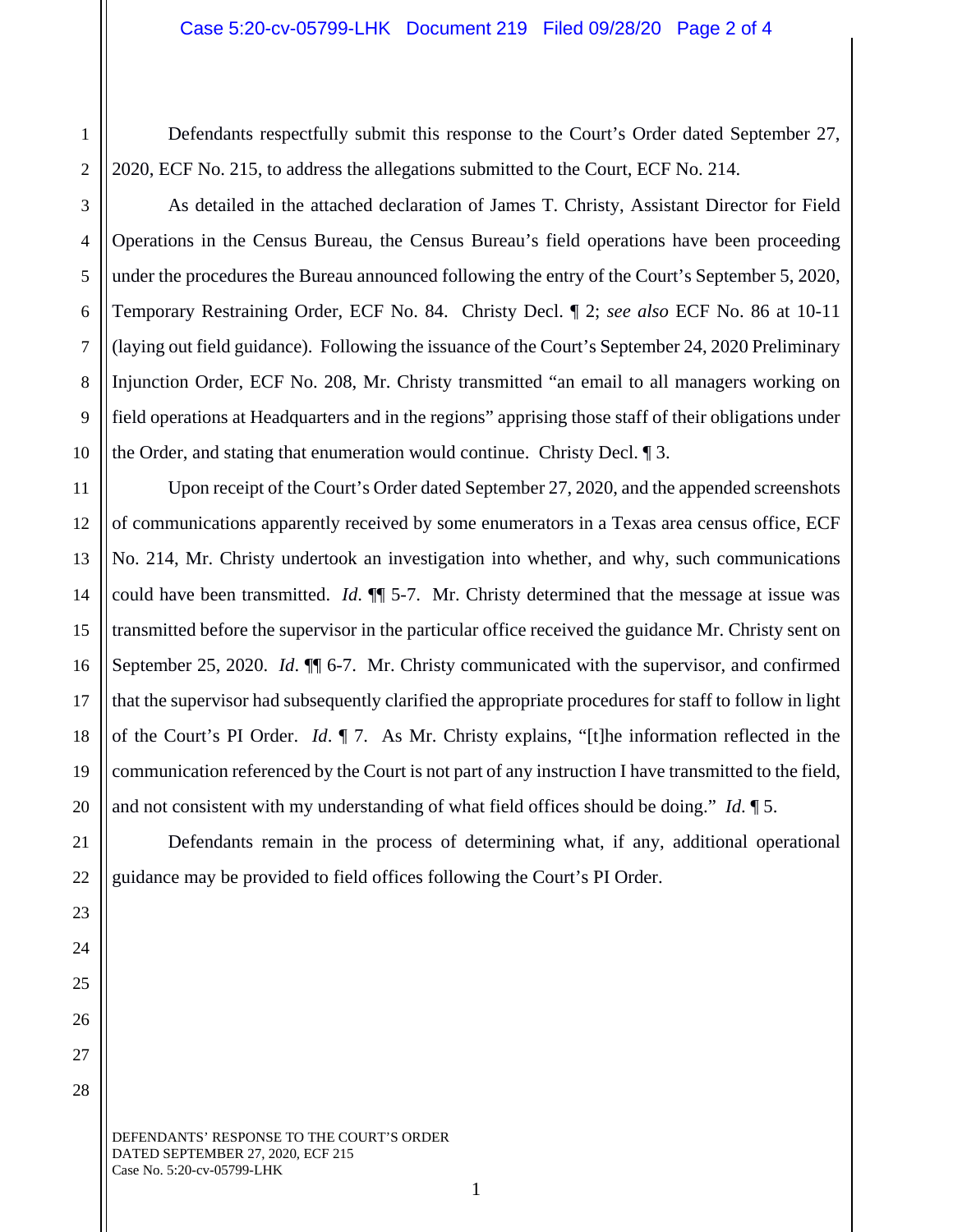DEFENDANTS' RESPONSE TO THE COURT'S ORDER DATED SEPTEMBER 27, 2020, ECF 215 Case No. 5:20-cv-05799-LHK 1 2 3 4 5 6 7 8 9 10 11 12 13 14 15 16 17 18 19 20 21 22 23 24 25 26 27 28 DATED: September 28, 2020 Respectfully submitted, JEFFREY BOSSERT CLARK Acting Assistant Attorney General ALEXANDER K. HAAS Branch Director DIANE KELLEHER BRAD P. ROSENBERG Assistant Branch Directors */s/ Alexander V. Sverdlov*  ALEXANDER V. SVERDLOV (New York Bar No. 4918793) M. ANDREW ZEE (SBN 272510) Trial Attorneys U.S. Department of Justice Civil Division - Federal Programs Branch 1100 L Street, NW Washington, D.C. 20005 Telephone: (202) 305-0550 *Attorneys for Defendants*